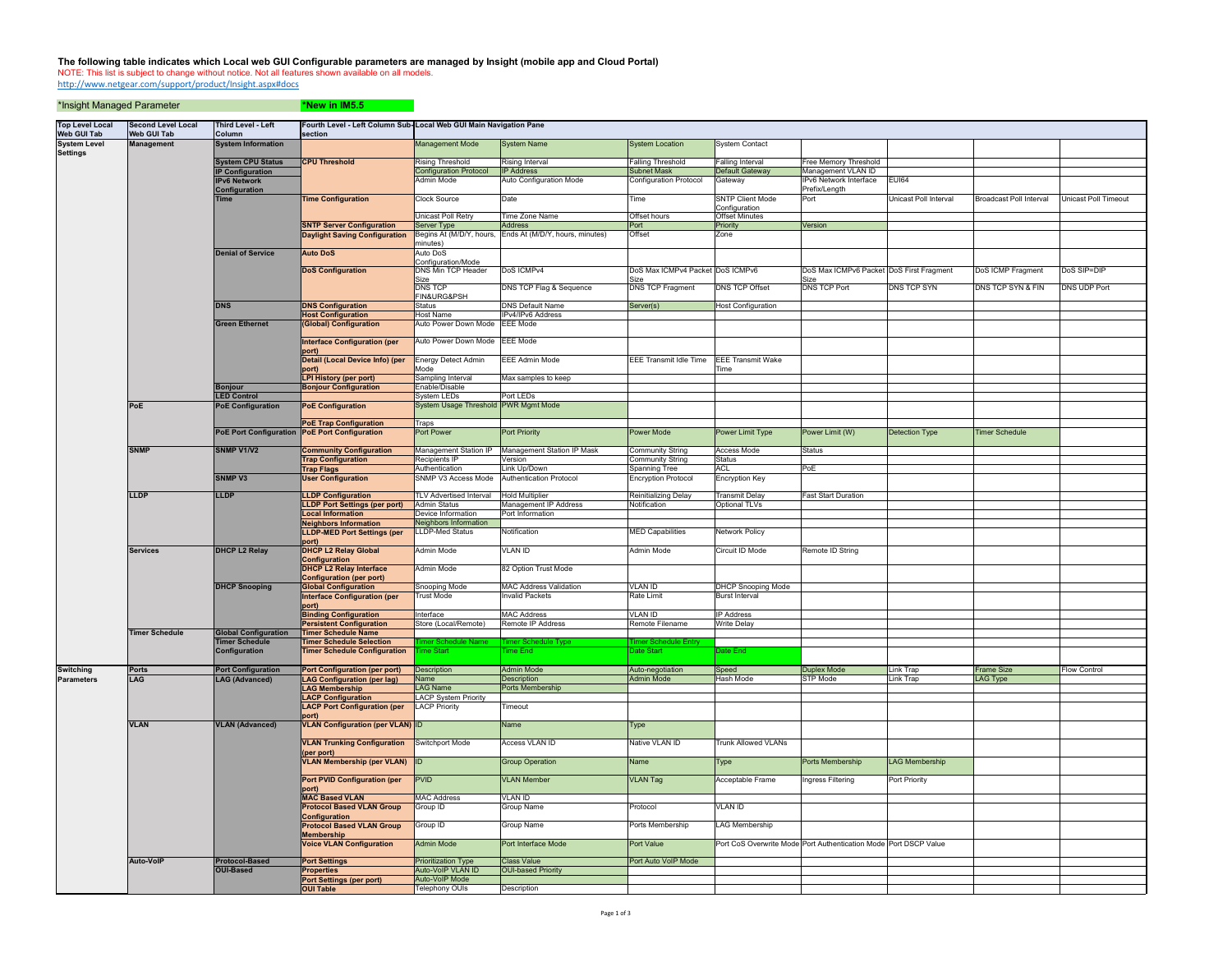| <b>Top Level Local</b>                | <b>Second Level Local</b>          | Third Level - Left                                  |                                                                      | Fourth Level - Left Column Sub-Local Web GUI Main Navigation Pane |                                                              |                                             |                                          |                                           |                                                        |                                |                             |
|---------------------------------------|------------------------------------|-----------------------------------------------------|----------------------------------------------------------------------|-------------------------------------------------------------------|--------------------------------------------------------------|---------------------------------------------|------------------------------------------|-------------------------------------------|--------------------------------------------------------|--------------------------------|-----------------------------|
| <b>Web GUI Tab</b>                    | <b>Web GUI Tab</b>                 | Column                                              | section                                                              |                                                                   |                                                              |                                             |                                          |                                           |                                                        |                                |                             |
| Switching<br><b>Parameters (cont)</b> | <b>STP</b>                         | <b>STP (Advanced)</b>                               | <b>STP Configuration</b>                                             | <b>TP State</b>                                                   | <b>STP Operation Mode</b>                                    | Name                                        | <b>Revision Level</b>                    | Forward BPDU while<br><b>STP Disabled</b> |                                                        |                                |                             |
|                                       |                                    |                                                     | <b>CST Configuration</b>                                             | <b>Bridge Priority</b>                                            | Bridge Max Age                                               | <b>Bridge Forward Delay</b>                 | Spanning Tree Maximum                    |                                           |                                                        |                                |                             |
|                                       |                                    |                                                     |                                                                      |                                                                   |                                                              |                                             | Hops                                     |                                           |                                                        |                                |                             |
|                                       |                                    |                                                     | <b>CST Port Configuration (per</b>                                   | <b>STP Status</b>                                                 | Fast Link                                                    | <b>BPDU Forwarding</b>                      | Auto Edge                                | Path Cost                                 | Priority                                               | <b>External Port Path Cost</b> |                             |
|                                       |                                    |                                                     | port)                                                                |                                                                   |                                                              |                                             |                                          |                                           |                                                        |                                |                             |
|                                       |                                    |                                                     | <b>MST Configuration</b><br><b>MST Port Configuration</b>            | <b>MSTID</b>                                                      | Priority                                                     | VLAN ID                                     |                                          |                                           |                                                        |                                |                             |
|                                       | <b>Multicast</b>                   | Auto-Video                                          | <b>Auto-Video Configuration</b>                                      | Auto-Video Configuration                                          |                                                              |                                             |                                          |                                           |                                                        |                                |                             |
|                                       |                                    |                                                     |                                                                      |                                                                   |                                                              |                                             |                                          |                                           |                                                        |                                |                             |
|                                       |                                    | <b>IGMP Snooping</b>                                | <b>IGMP Snooping Configuration</b>                                   | <b>IGMP Snooping</b>                                              | Validate IGMP Header                                         |                                             |                                          |                                           |                                                        |                                |                             |
|                                       |                                    |                                                     | <b>IGMP Snooping Interface</b>                                       | Configuration<br>Admin Mode                                       | <b>Host Timeout</b>                                          | Max Response Time                           | Multicast Router Timeout Fast Leave Mode |                                           |                                                        |                                |                             |
|                                       |                                    |                                                     | <b>Configuration (per port)</b>                                      |                                                                   |                                                              |                                             |                                          |                                           |                                                        |                                |                             |
|                                       |                                    |                                                     | <b>IGMP Snooping VLAN</b>                                            | ID                                                                | <b>Admin Mode</b>                                            | ast Leave Mode                              | <b>Host Timeout</b>                      | Max Response Time                         | Multicast Router Timeout Report Suppression            |                                | Query Mode                  |
|                                       |                                    |                                                     | <b>Configuration (per VLAN)</b>                                      |                                                                   |                                                              |                                             |                                          |                                           |                                                        | Mode                           |                             |
|                                       |                                    |                                                     | <b>Multicast Router Configuration</b>                                | <b>VLAN Query Interval</b><br>Port Multicast Router               |                                                              |                                             |                                          |                                           |                                                        |                                |                             |
|                                       |                                    |                                                     |                                                                      |                                                                   |                                                              |                                             |                                          |                                           |                                                        |                                |                             |
|                                       |                                    |                                                     | <b>Multicast Router VLAN</b>                                         | ID                                                                | Multicast Router                                             |                                             |                                          |                                           |                                                        |                                |                             |
|                                       |                                    |                                                     | <b>Configuration (per VLAN)</b>                                      |                                                                   |                                                              |                                             |                                          |                                           |                                                        |                                |                             |
|                                       |                                    | <b>IGMP Snooping Querier Querier Configuration</b>  |                                                                      | Querier Admin Mode                                                | Snooping Querier Address                                     | <b>IGMP</b> Version                         | Querier Interval                         | Querier Expiry Interval                   |                                                        |                                |                             |
|                                       |                                    |                                                     | <b>Querier VLAN Configuration</b>                                    | <b>VLAN ID</b>                                                    | Querier Election Participate Mode                            | Snooping Querier VLAN                       |                                          |                                           |                                                        |                                |                             |
|                                       |                                    |                                                     |                                                                      |                                                                   |                                                              | Address                                     |                                          |                                           |                                                        |                                |                             |
|                                       |                                    | <b>MLD Snooping</b>                                 | Configuration                                                        | MLD Snooping Admin<br>Mode                                        |                                                              |                                             |                                          |                                           |                                                        |                                |                             |
|                                       |                                    |                                                     | <b>Interface Configuration (per</b>                                  | Admin Mode                                                        | Membership Interval                                          | Max Response Time                           | <b>Expiration Time</b>                   | Fast Leave                                |                                                        |                                |                             |
|                                       |                                    |                                                     | port)                                                                |                                                                   |                                                              |                                             |                                          |                                           |                                                        |                                |                             |
|                                       |                                    |                                                     | <b>MLD VLAN Configuration (per</b>                                   | ID                                                                | Fast Leave                                                   | Membership Interval                         | Max Response Time                        | <b>Multicast Router Expiry</b>            |                                                        |                                |                             |
|                                       |                                    |                                                     | VLAN)<br><b>Multicast Router Configuration Port Multicast Router</b> |                                                                   |                                                              |                                             |                                          | Time                                      |                                                        |                                |                             |
|                                       |                                    |                                                     |                                                                      |                                                                   |                                                              |                                             |                                          |                                           |                                                        |                                |                             |
|                                       |                                    |                                                     | <b>Multicast Router VLAN</b>                                         | ID                                                                | Multicast Router                                             |                                             |                                          |                                           |                                                        |                                |                             |
|                                       |                                    |                                                     | <b>Configuration (per VLAN)</b>                                      |                                                                   |                                                              |                                             |                                          |                                           |                                                        |                                |                             |
|                                       |                                    |                                                     | Querier Configuration<br><b>Querier VLAN Configuration</b>           | Querier Admin Mode<br>VLAN ID                                     | Querier Address<br>Querier Election Participate Mode         | <b>MLD Version</b><br>Querier VLAN Address  | Querier Interval                         | Querier Expiry Interval                   |                                                        |                                |                             |
|                                       | (MAC) Address Table                | <b>Address Table</b><br>(Advanced)                  | <b>Dynamic Address</b>                                               | <b>Address Aging Timeout</b>                                      |                                                              |                                             |                                          |                                           |                                                        |                                |                             |
|                                       |                                    |                                                     |                                                                      |                                                                   |                                                              |                                             |                                          |                                           |                                                        |                                |                             |
|                                       |                                    |                                                     | <b>Static MAC Addresses (per</b>                                     | <b>Static MAC Address</b>                                         | <b>VLAN ID</b>                                               |                                             |                                          |                                           |                                                        |                                |                             |
|                                       | <b>L2 Loop Protection</b>          | <b>L2 Loop Protection</b>                           | port)                                                                | Admin Mode                                                        | Transmit Interval                                            | <b>MAX PDU Receive</b>                      | Disable Timer                            | Port Keep Alive                           | Port RX Action                                         |                                |                             |
|                                       |                                    | Configuration                                       |                                                                      |                                                                   |                                                              |                                             |                                          |                                           |                                                        |                                |                             |
|                                       |                                    |                                                     |                                                                      |                                                                   |                                                              |                                             |                                          |                                           |                                                        |                                |                             |
| Routing                               |                                    | <b>IP Configuration</b>                             |                                                                      |                                                                   |                                                              |                                             |                                          |                                           |                                                        |                                |                             |
|                                       | IPv6                               | IPv6 (Advanced)                                     | <b>Global Configuration</b>                                          | IPv6 Unicast Routing                                              | Hop Limit                                                    | <b>ICMPv6 Rate Limit Error</b>              | ICMPv6 Rate Limit Burst                  |                                           |                                                        |                                |                             |
|                                       |                                    |                                                     |                                                                      |                                                                   |                                                              | Interval                                    | Size                                     |                                           |                                                        |                                |                             |
|                                       |                                    |                                                     | <b>VLAN Configuration</b>                                            | IPv6 Mode                                                         | <b>DHCPv6 Client Mode</b>                                    | Stateless Address<br>AutoConfiguration Mode | Admin Mode                               | <b>MTU</b>                                | <b>Duplicate Address</b><br><b>Detection Transmits</b> | Lifetime Interval              | <b>Advanced NS Interval</b> |
|                                       |                                    |                                                     |                                                                      |                                                                   |                                                              |                                             |                                          |                                           |                                                        |                                |                             |
|                                       |                                    |                                                     |                                                                      | <b>Advanced Reachable</b>                                         | Advanced Interval                                            | Advanced Managed                            | Advanced Other                           | Router Preference                         | Advanced Suppress Flag Destination                     |                                |                             |
|                                       |                                    |                                                     | <b>Prefix Configuration</b>                                          | Interval<br>IPv6 Interface Selection                              |                                                              | Configuration Flag                          | Configuration Flag                       |                                           |                                                        | Unreachables                   |                             |
|                                       |                                    |                                                     | <b>Static Route Configuration</b>                                    | IPv6 Prefix                                                       | Prefix Length                                                | Next Hop IPv6 Address                       | Next Hop IPv6 Address                    | Interface                                 | Preference                                             |                                |                             |
|                                       |                                    |                                                     |                                                                      |                                                                   |                                                              | Type                                        |                                          |                                           |                                                        |                                |                             |
|                                       | <b>VLAN</b>                        |                                                     | <b>Route Preference</b>                                              | Local                                                             | Static                                                       |                                             |                                          |                                           |                                                        |                                |                             |
|                                       |                                    | <b>VLAN Routing Wizard</b><br><b>VLAN Routing</b>   |                                                                      | <b>VLAN ID</b><br><sup>2</sup> Address                            | <b>IP Address</b><br><b>Jubnet Mask</b>                      | Network Mask<br>P MTU                       | Ports Membership                         | LAG Membership                            |                                                        |                                |                             |
|                                       |                                    | Configuration                                       |                                                                      |                                                                   |                                                              |                                             |                                          |                                           |                                                        |                                |                             |
|                                       | <b>Router Discovery</b>            | <b>Router Discovery</b>                             |                                                                      | Advertise Mode                                                    | <b>Advertise Address</b>                                     | Maximum Advertise                           | Minimum Advertise                        | Advertise Lifetime                        | Preference Level                                       |                                |                             |
|                                       |                                    | Configuration                                       |                                                                      |                                                                   | etwork Addre                                                 | Interval<br>ubnet.                          | Interval<br>ext Hop A                    |                                           | Jescriptic                                             |                                |                             |
|                                       | <b>Routing Table</b><br><b>ARP</b> | <b>Route Configuration</b><br><b>ARP (Advanced)</b> | <b>ARP Create</b>                                                    | oute Typ<br><b>IP Address</b>                                     | <b>MAC Address</b>                                           |                                             |                                          |                                           |                                                        |                                |                             |
|                                       |                                    |                                                     | <b>Global ARP Configuration</b>                                      | Age Time                                                          | Response Time                                                | Retries                                     | Cache Size                               | Dynamic Renew                             |                                                        |                                |                             |
|                                       |                                    |                                                     | <b>ARP Entry Management</b>                                          | Remove From Table                                                 | Remove IP Address                                            |                                             |                                          |                                           |                                                        |                                |                             |
| QoS                                   | CoS                                | <b>CoS (Advanced)</b>                               | <b>CoS Configuration</b>                                             | Global/Interface Trust<br>Mode                                    | Global/Interface Trust Mode Settings                         |                                             |                                          |                                           |                                                        |                                |                             |
|                                       |                                    |                                                     | <b>CoS Interface Configuration</b>                                   | Interface Trust Mode                                              | Interface Shapng Rate                                        |                                             |                                          |                                           |                                                        |                                |                             |
|                                       |                                    |                                                     | (per port)                                                           |                                                                   |                                                              |                                             |                                          |                                           |                                                        |                                |                             |
|                                       |                                    |                                                     | <b>Interface Queue Configuration</b>                                 | Queue ID                                                          | Minimum Bandwidth                                            | Schedule Type                               |                                          |                                           |                                                        |                                |                             |
|                                       |                                    |                                                     | (per port)<br>802.1p to Queue Mapping                                | Global/Interface Mode                                             | 802.1p Priority (Queues 0-7)                                 |                                             |                                          |                                           |                                                        |                                |                             |
|                                       |                                    |                                                     | <b>DSCP to Queue Mapping</b>                                         | Class Selector for                                                | Assured Forwarding Configuration                             | <b>Expedited Forwarding</b>                 | Other DSCP Values                        |                                           |                                                        |                                |                             |
|                                       |                                    |                                                     |                                                                      | Queues 0-7                                                        |                                                              | Configuration                               | Local)                                   |                                           |                                                        |                                |                             |
|                                       | <b>DiffServ</b>                    | <b>DiffServ (Advanced)</b>                          | <b>DiffServ Configuration</b><br><b>Class Configuration</b>          | Admin Mode<br>Class Name                                          | Class Type                                                   |                                             |                                          |                                           |                                                        |                                |                             |
|                                       |                                    |                                                     | IPv6 Class Configuration                                             | Class Name                                                        | Class Type                                                   |                                             |                                          |                                           |                                                        |                                |                             |
|                                       |                                    |                                                     | <b>Policy Configuration</b>                                          | Policy Name                                                       | Member Class                                                 |                                             |                                          |                                           |                                                        |                                |                             |
|                                       |                                    |                                                     | Service Configuration (per port) Interface                           |                                                                   | Policy In Name                                               |                                             |                                          |                                           |                                                        |                                |                             |
| <b>Security</b>                       | <b>Security</b>                    | <b>Management Security</b>                          | <b>Management Security</b>                                           | Change Password                                                   |                                                              |                                             |                                          |                                           |                                                        |                                |                             |
|                                       |                                    |                                                     |                                                                      |                                                                   | RADIUS Server Configuration                                  | RADIUS Accounting                           |                                          |                                           |                                                        |                                |                             |
|                                       |                                    |                                                     |                                                                      |                                                                   |                                                              | <b>Server Configuration</b>                 |                                          |                                           |                                                        |                                |                             |
|                                       |                                    |                                                     |                                                                      |                                                                   | TACACS+ Configuration   TACACS+ Server Configuration         |                                             |                                          |                                           |                                                        |                                |                             |
|                                       |                                    |                                                     |                                                                      | Authentication List                                               |                                                              |                                             |                                          |                                           |                                                        |                                |                             |
|                                       | <b>Access</b>                      | <b>Access</b>                                       | <b>Access</b>                                                        | <b>HTTP Configuration</b>                                         |                                                              |                                             |                                          |                                           |                                                        |                                |                             |
|                                       |                                    |                                                     |                                                                      | <b>HTTPS Configuration</b><br><b>Access Profile</b>               | Certification Management<br><b>Access Rule Configuration</b> | Certificate Download                        |                                          |                                           |                                                        |                                |                             |